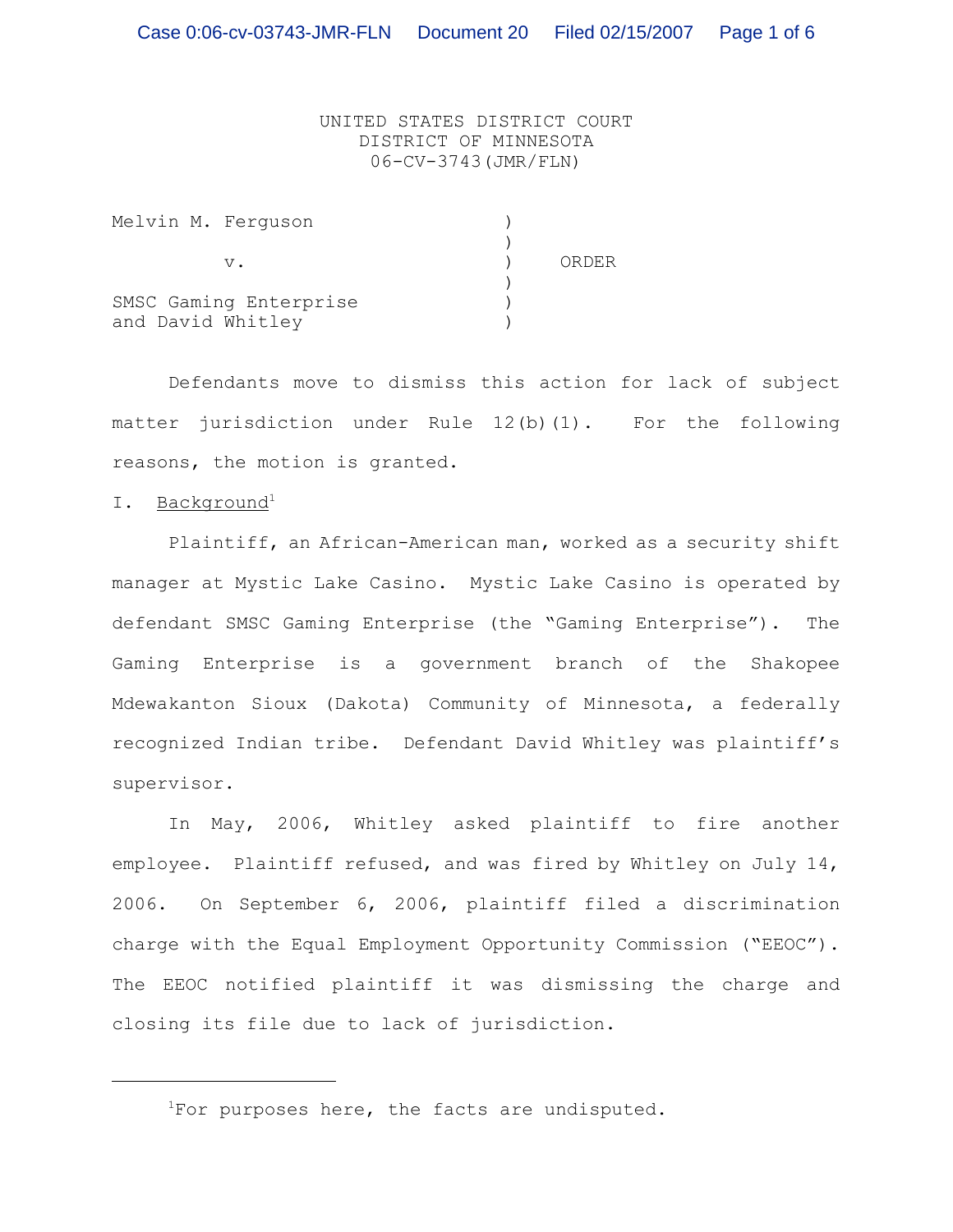Plaintiff brought this action pro se on September 18, 2006. One week later, he amended his Complaint alleging defendants discriminated against him based on his race, in violation of Title VII of the Civil Rights Act of 1964. In his Amended Complaint, plaintiff acknowledges that Gaming Enterprise is a "tribal entity conducting business on reservation land situated in the cities of Prior Lake and Shakopee, Minnesota."

## II. Discussion

"It is well-settled that the plaintiff bears the burden of establishing subject matter jurisdiction." Nucor Corp. v. Nebraska Public Power Dist., 891 F.2d 1343, 1346 (8th Cir. 1989). Because plaintiff cannot carry this burden, his Amended Complaint must be dismissed.

There are two reasons why plaintiff cannot proceed with this action. First, defendants are immune from suit in federal court. Second, the statute under which plaintiff brings this action does not allow claims against Indian tribes or against employees in their individual capacity. The Court will address each issue in turn.

## A. Tribal Sovereign Immunity

As the United States Supreme Court has observed, Indian tribes are "'distinct, independent political communities, retaining their original natural rights' in matters of local self-government." Santa Clara Pueblo v. Martinez, 436 U.S. 49, 55 (1978). While "no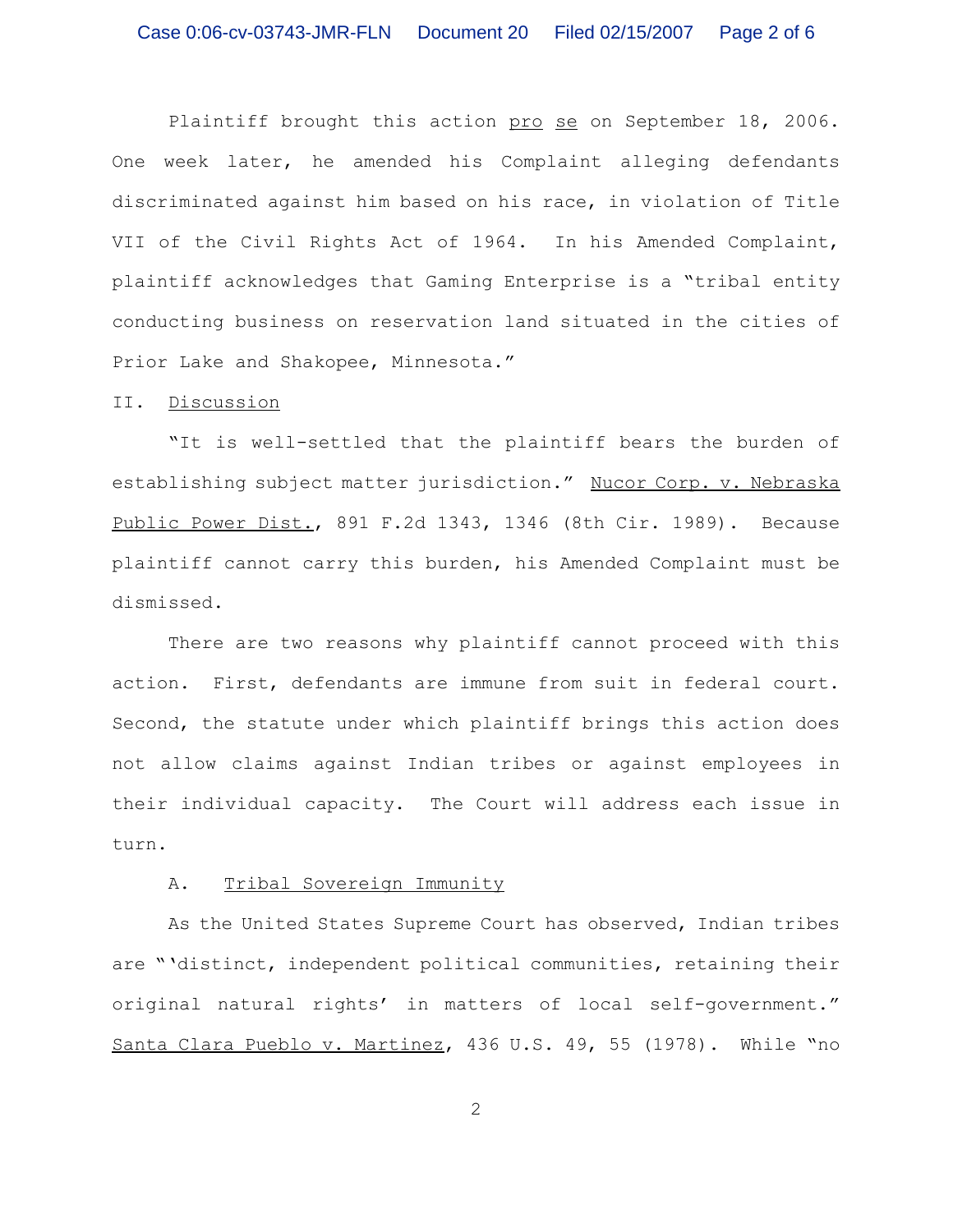## Case 0:06-cv-03743-JMR-FLN Document 20 Filed 02/15/2007 Page 3 of 6

longer 'possessed of the full attributes of sovereignty,'" tribes retain the right to make their own law regarding internal matters, and to enforce that law in their own forums. Id. at 55-56. Thus, "[a]s a matter of federal law, an Indian tribe is subject to suit only where Congress has authorized the suit or the tribe has waived its immunity." Kiowa Tribe of Oklahoma v. Manufacturing Technologies, Inc., 523 U.S. 751, 753 (1998).

A tribe's sovereign immunity extends to its agencies. Hagen v. Sisseton-Wahpeton Community College, 205 F.3d 1040, 1044 (8<sup>th</sup> Cir. 2000) (sovereign immunity extends to tribal college); Dillon v. Yankton Sioux Tribe Housing Auth., 144 F.3d 581, 583 (8<sup>th</sup> Cir. 1998) (same, for tribal housing authority). The tribe's sovereign immunity also may extend to tribal officials in their official capacity, provided the tribe had the authority to take the action it delegated to the official. See Baker Elec. Coop., Inc. v. Chaske, 28 F.3d 1466, 1471 ( $8<sup>th</sup>$  Cir. 1994) (if tribe had authority to enact law, then officials enforcing that law are "clothed with the Tribe's sovereign immunity"); Northern States Power Co. v. Prairie Island Mdewakanton Sioux Indian Cmty., 991 F.2d 458, 460  $(8<sup>th</sup> Cir. 1993)$  (same).

Here, the tribe's sovereign immunity protects both defendants against all claims. The Gaming Enterprise, like its predecessor Little Six, Inc., is a branch of the tribal government. Prescott v. Little Six, Inc., 387 F.3d 753, 757 (8<sup>th</sup> Cir. 2004); Charland v.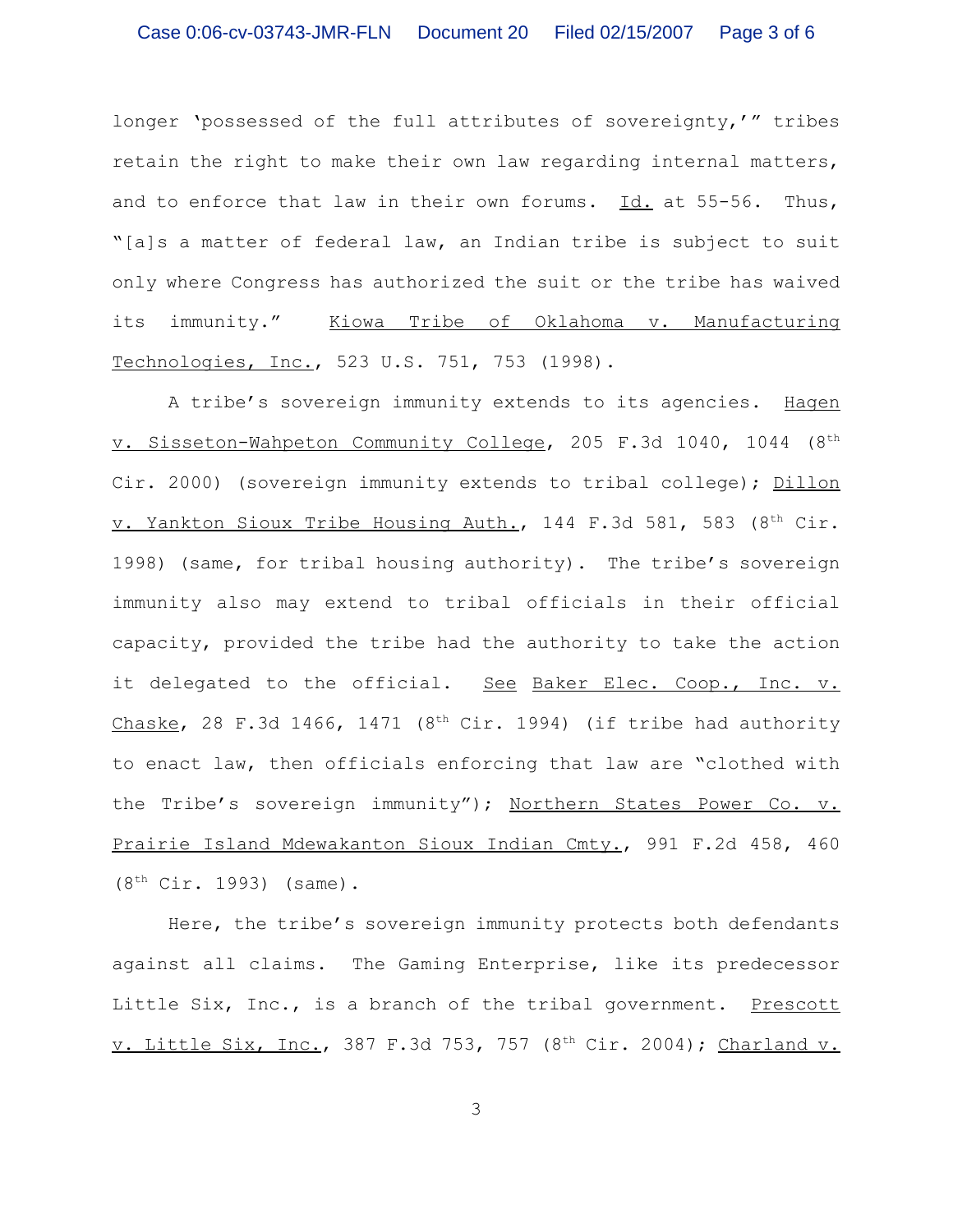Little Six, Inc., 198 F.3d 249 (8<sup>th</sup> Cir. 1999). As such, it enjoys sovereign immunity. Hagen, 205 F.3d at 1044; Dillon, 144 F.3d at 583. Similarly, claims against defendant Whitley in his official capacity are essentially claims against the tribe. Kentucky v. Graham, 473 U.S. 159, 165 (1985). It is undisputed that the tribe had the power to terminate plaintiff's employment. Therefore, the tribe's sovereign immunity protects its official, Whitley, who took that action on the tribe's behalf.

Plaintiff also attempts to sue Whitley in his individual capacity. Such a claim cannot stand. To state a claim against Whitley in his individual capacity, plaintiff must allege facts suggesting that Whitley did not act on the tribe's behalf, or exceeded the authority granted to him by the tribe. See Larson v. Domestic & Foreign Commerce Corp., 337 U.S. 682, 689-690 (1949). A mere claim that Whitley made an error in exercising his authority is not sufficient. See id. at 690.

Accordingly, absent a showing that the tribe has waived its sovereign immunity, this Court lacks subject matter jurisdiction over claims against the Gaming Enterprise and Whitley. Hagen, 205 F.3d at 1043 (in Eighth Circuit, sovereign immunity is jurisdictional question).

B. Title VII

Second, even if the tribe had waived its sovereign immunity, plaintiff could not establish that this Court has jurisdiction over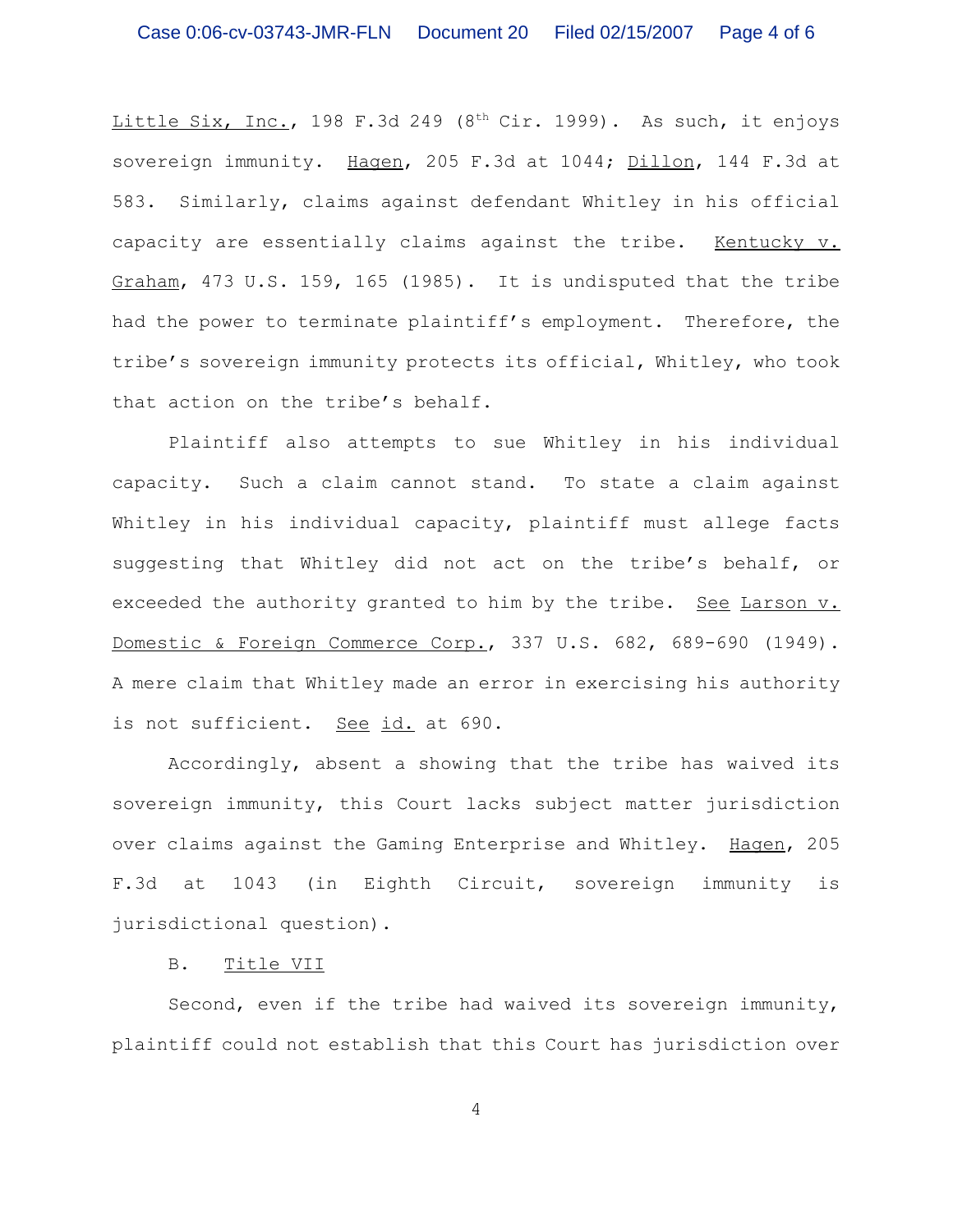the subject matter of this action.

To survive defendants' motion to dismiss, plaintiff must demonstrate that his complaint presents a federal question. Plaintiff's claims arise under Title VII of the Civil Rights Act of 1964, which prohibits discrimination by employers. 42 U.S.C. § 2000e-2 (2003). Ordinarily, a claim based on a federal statute presents a federal question.

However, Title VII explicitly states that the term "employer" does not include "an Indian tribe." 42 U.S.C. § 2000e(b) (2003). Therefore, Title VII claims cannot be brought against Indian tribes or their agencies or businesses. See, e.g., Morton v. Mancari, 417 U.S. 535, 545 n. 19 (1974); In re Prairie Island Dakota Sioux, 21 F.3d 302, 304 ( $8<sup>th</sup>$  Cir. 1994); E.E.O.C. v. Fond du Lac Heavy Equip. & Constr. Co., 986 F.2d 246, 250 (8<sup>th</sup> Cir. 1993); Dillon, 144 F.3d at 584 n. 3. Indeed, the Eighth Circuit has recognized that the Gaming Enterprise's predecessor, Little Six, Inc., is exempt from the requirements of Title VII. See Charland, 198 F.3d at 249 (affirming dismissal of Title VII and ADA suit for lack of subject matter jurisdiction.)

Moreover, supervisors are not individually liable under Title VII. See Bales v. Wal-Mart Stores, Inc., 143 F.3d 1103, 1111 (8<sup>th</sup> Cir. 1998); Spencer v. Ripley County State Bank, 123 F.3d 690, 691-92 ( $8<sup>th</sup> Cir. 1997$ ). Accordingly, plaintiff cannot maintain a Title VII action against Whitley in his individual capacity.